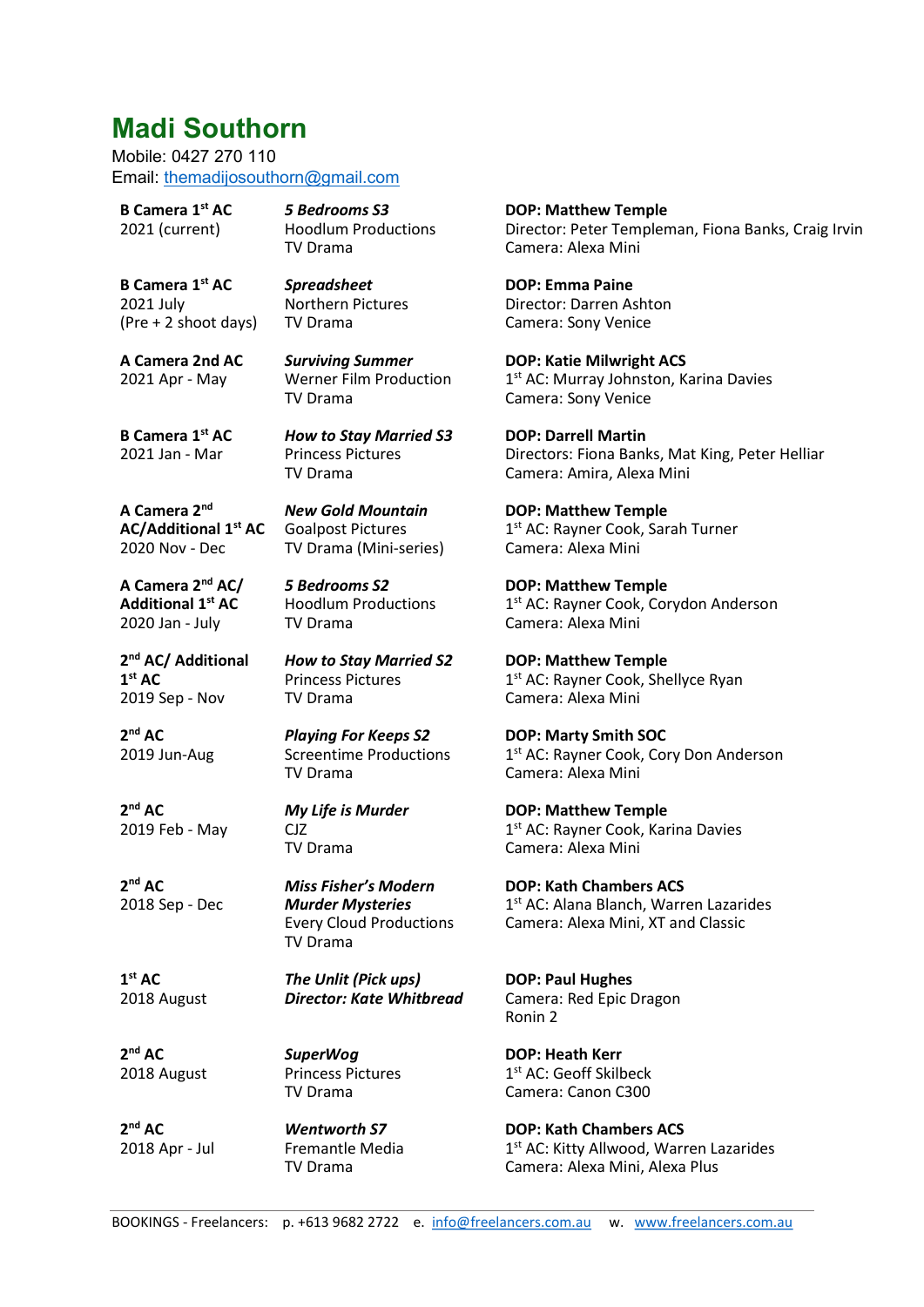Wentworth S6 Fremantle Media TV Drama

Mustangs FC S1 Matchbox Pictures

TV Drama

Split Op/2<sup>nd</sup> AC 2017 Jan - Apr

Split Op 2016 Jul - Dec

Wentworth S5 Fremantle Media TV Drama

Split Op 2016 June Little Lunch Special Gristmill TV Drama

Laneway Art City of Melbourne

La Brea S1 NBC

Wentworth S8 Fremantle TV Drama

Split Op 2016 Mar - May

Upper Middle Bogan S3 Gristmill TV Drama

## Additional days/ 2nd Unit

2 nd AC 2021 May - June

2<sup>nd</sup> AC (Main Unit) 2021 March

TV Drama

2<sup>nd</sup> AC (Main Unit) 2019-2020 Nov - Jan

2<sup>nd</sup> AC (Main Unit) 2020 Jan

2<sup>nd</sup> AC (Main Unit) 2018 July

 $2<sup>nd</sup> AC (2<sup>nd</sup> Unit)$ 2018 March

Split Op 2016 June Bloom S2 Playmaker Media TV Drama

Mustangs FC S2 Matchbox Pictures TV Drama

Nowhere Boys S5 Matchbox Pictures TV Drama

House Husbands S5 Playmaker TV Drama

DOP: Kath Chambers ACS 1<sup>st</sup> AC: Geoff Skilbeck, Warren Lazarides Camera: Alexa Mini, Alexa Plus

DOP: Kath Chambers ACS 1 st AC: Alana Blanch, Warren Lazarides Camera: Alexa Mini, Alexa Plus

DOP: Kath Chambers ACS 1<sup>st</sup> AC: Murray Johnston, Warren Lazarides Camera: Alexa Plus

DOP: Earle Dresner ACS 1<sup>st</sup> AC: Grant Sweetnam, Michelle Marchant Camera: Amira

DOP: Dan Maxwell 1<sup>st</sup> AC: Kitty Allwood, Murray Johnston Camera: Amira

DOP: Dan Maxwell 1 st AC: Rayner Cook Camera: Alexa Mini LF

DOP: Damian Wyvill ACS, Mark Wareham ACS 1<sup>st</sup> AC: Kitty Allwood, Corydon Anderson, Rayner Cook Camera: Sony Venice

DOP: Darrell Martin/Kath Chambers ACS /Craig Barden ACS 1<sup>st</sup> AC: Grant Sweetnam, Alana Blanch Camera: Sony Venice

DOP: Geoffrey Hall ACS 1 st AC: Keir Suggett, Geoff Skilbeck, Rayner Cook Camera: Sony Venice

DOP: Craig Barden ACS 1 st AC: Ben Starr, Shellyce Ryan Camera: Alexa Mini

DOP: Warwick Field ACS 1 st AC: Geoff Skilbeck Camera: Alexa Plus

DOP: Dan Maxwell 1 st AC: Kitty Allwood Camera: Alexa, Alexa Mini